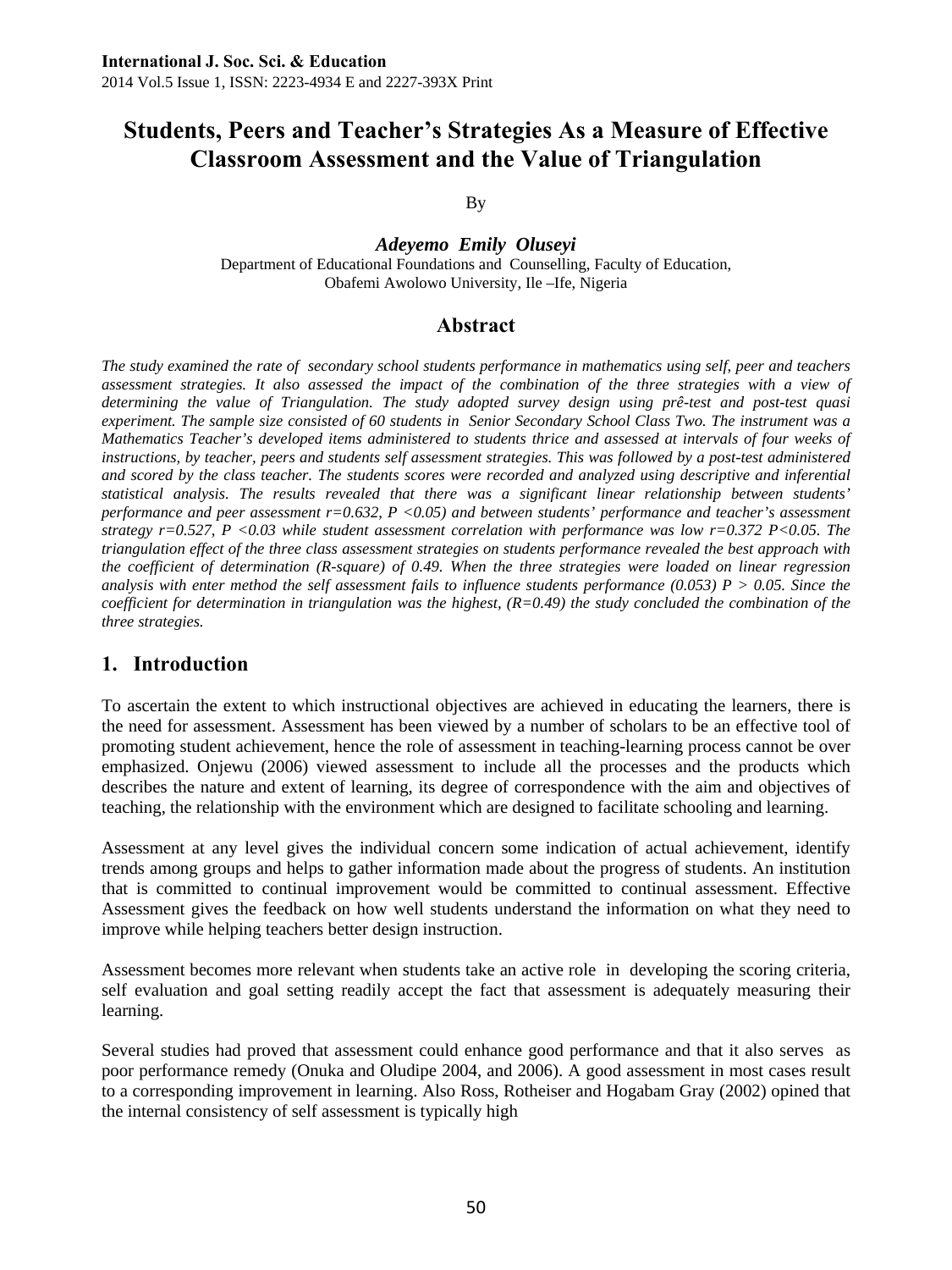A major problem that is common to many Nigerian Schools is overcrowding of the classroom. This make the task of teachers in assessing and evaluating learners become increasingly tedious. This was captured in the words of Osasona (2005) that "marking of students tests, assignment and examination scripts is an uphill task for teachers teaching in a large class. Effective teaching, learning and marking becomes difficult in these large classes. It can easily be deduced that teachers do little or no teaching, evaluation in many cases may be below, the demand of educational authorities". Teaching effectiveness which in the extent to which the teacher activities fulfill its intended purposes, functions and goals may be hindered. There are several reasons why teachers may perform below the demands of education authorities when faced with the problem of large classes. Several challenges and constraints teachers battle with are inadequate time, insufficient materials, and infrastructure. There could also by the problem of lack of effective classroom management. Longer time is consume in process of assessing, marking and grading of students response. These challenges have restricted the teachers and school administrators to rely majorly on the test taking i.e. examination as a measure of learning outcomes, neglecting the active participation of students in their own assessment, or the combination of two or more of these strategies which is referred to as triangulation.

The process of triangulation involves multiple entities assessing the same outcome, using different methodology, to validate findings. Triangulation is a strategy used for the purpose of assessing and improving the validity of research findings. The method relies on using multiple data sources and approaches to support a finding by showing that independent measures of it agree with or at least don't contradict it. (Miles and Huberrnam (1984). This strategy increases the comprehensiveness and completeness of the research and enhances ability to confirm trends. It also identifies inconsistencies and improves the reliability and validity of findings. Triangulation is thought to be more reliable because it compensates for the inadequacies that may be related to any assessment method.

Self, Peer and Teachers involvement are part of the assessment strategies used to assess classroom performance. Self assessment requires students to formally judge their own skills, ability or performance. Peer assessment is the assessment of student work by his/her fellow mate (through exchange). These strategies are used as formative assessment method and are less commonly summative.

In view of the fact that assessment is an important part of any teaching method, much of what happens in the classroom is driven by it. Assessment therefore is central in the overall quality of teaching and learning in the classroom. A well defined assessment sets clear expectations, establishes a reasonable workload on teachers, provides students the opportunity to self-monitor their work unlike the teachers made test and the standardized test which provide little information about students learning. Strategies like the peer and self assessment expose some hidden potential in the students. It is with this view Brown (2004) highlighted that the methods used to assess teachers-centered assessment limit the opportunity for the students to fully understand the educational objectives and also limit the opportunity to develop critical evaluation skills.

Despites widespread of different assessment strategies, teachers have doubts about the value, validity and accuracy of these techniques and strategies. They relied so much on the assessment carried out by themselves as the most accurate and reliable; while neglecting the fact that students feel happy and belong when they too are involved in assessing themselves and curried along in the trend of their performance. There is the need therefore to explore self, and peer strategies to determine the one that would produce consistent results; in relation with the combination of two or more. In view of this, the following objectives were raised.

- i to examine the rate of students performance in mathematics using student self assessment strategy
- ii. to examine the rate of students performance in mathematics using peer assessment strategy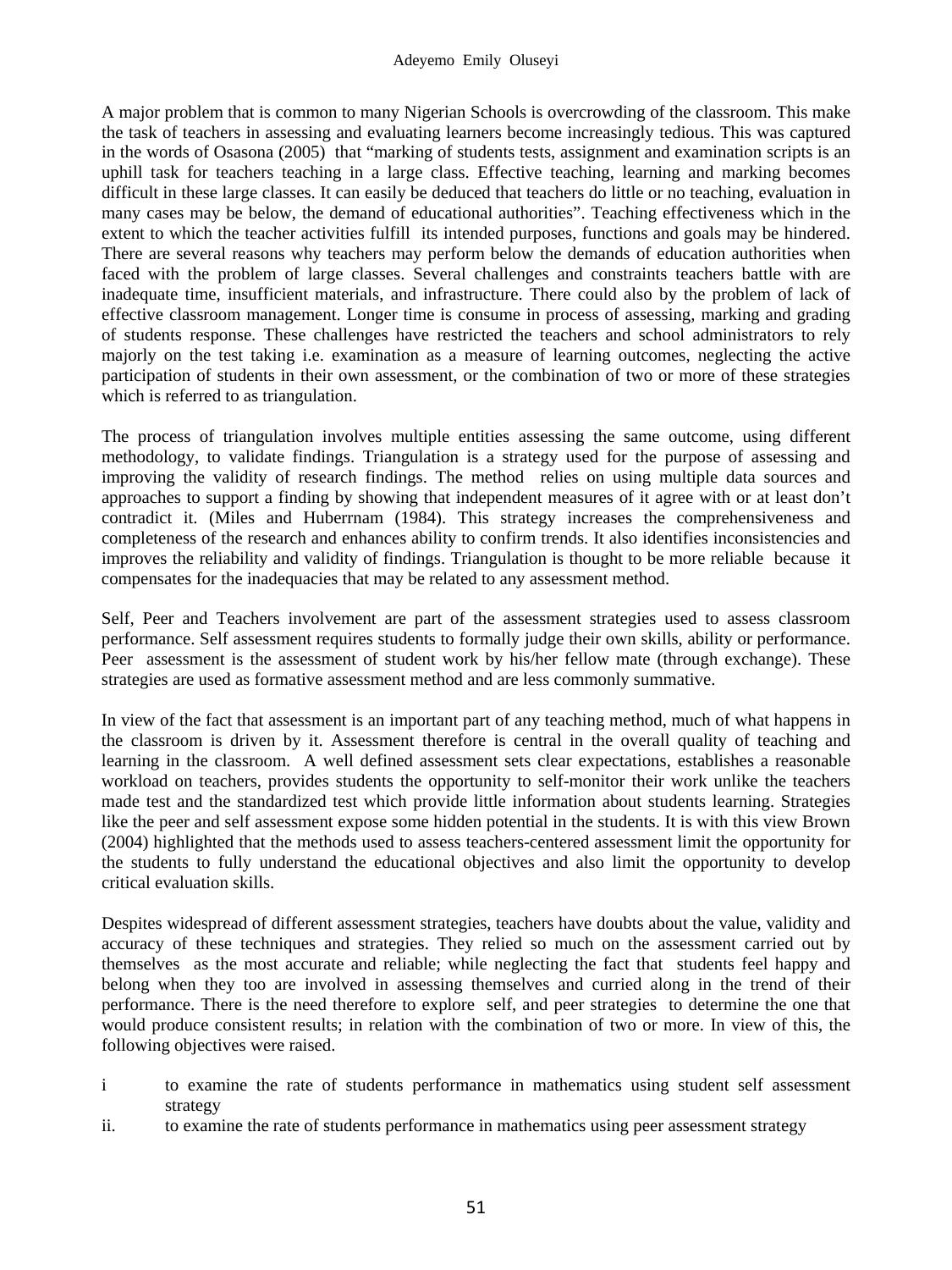- iii. to determine the rate of secondary school student performance in mathematics with teacher assessment strategy
- iv. to assess the impact of the combination of peer, self and teacher assessment strategies in the performance of secondary students in Mathematics.

## **2. Methodology**

The research design was survey using pretest and post test quasi experiment. The sample size consisted of 60 students from secondary school form two The Research instrument for this study was Mathematics Teachers' made test with the items selected based on the contents of the school syllabus and the topics taught within the period of the research. Mathematics was specifically chosen because all the students offer the subject.

A pretest was first conducted on the students to determine the level of academic performance of the students their scores in this pretest were recorded. The students were taught and examined at three different stages of 4 weeks intensive teaching each. After the first 4 weeks of instruction, they were examined on the topics taught. The marking of their work were done by the students themselves while the teachers provided the key to the items. Their scores were recorded. The teacher taught the students again for another 4 weeks after which test were administered on them. The students exchanged their works for marking, making sure that nobody marks his/her work. Their scores were also recorded. The teacher also taught them for the last 4 weeks and gave them test on the topics, the marking and grading was done by the teacher and their scores were recorded. A post test was conducted, using the combinations of all the questions given them at each stage of the instruction while the marking and scoring was done by the subject teacher. The student scores for each of the peer self and teachers assessment were compared for significant relationship using appropriate statistical analysis.

## **3. Results**

### **Correlation between Student Performance and Assessment Strategies**

| Table 1.1 Correlation between student I erformance and class Assessment strategies |    |             |         |  |  |
|------------------------------------------------------------------------------------|----|-------------|---------|--|--|
|                                                                                    |    | Correlation |         |  |  |
|                                                                                    |    | Coefficient |         |  |  |
| <b>Students Self Assessment</b>                                                    | 94 | 0.372       | < 0.001 |  |  |
| Peer Assessment                                                                    | 94 | 0.632       | < 0.001 |  |  |
| Teacher's Assessment                                                               | 94 | 0.527       | 100.0⊙  |  |  |

|  |  |  | Table 1.1 Correlation between Student Performance and class Assessment Strategies |
|--|--|--|-----------------------------------------------------------------------------------|
|  |  |  |                                                                                   |

Table 1.1. shows the correlation coefficients between students' performance and various assessment strategies. According to the table, there is significant linear relationship between student performance and self assessment strategy (r=0.372, P<0.05), between students' performance and peer assessment strategy  $(r=0.632, P<0.05)$  and between students' performance and teacher's assessment strategy  $(r=0.527, P<sub>0.05</sub>)$  $P<0.05$ ).

#### **I- Effect of Self Assessment Strategy on Students' Performance**

| Table 1.2       | <b>Effect of Self Assessment Strategy on Students' Performance</b> |                          |        |          |
|-----------------|--------------------------------------------------------------------|--------------------------|--------|----------|
| Model           | <b>Regression</b><br>Coefficients $(\beta)$                        | <b>Standard</b><br>Error |        | R Square |
|                 |                                                                    |                          |        |          |
| Constant        | 26.21                                                              |                          |        |          |
| Self Assessment | 0.45                                                               | 0.12                     | <0.001 | 0.14     |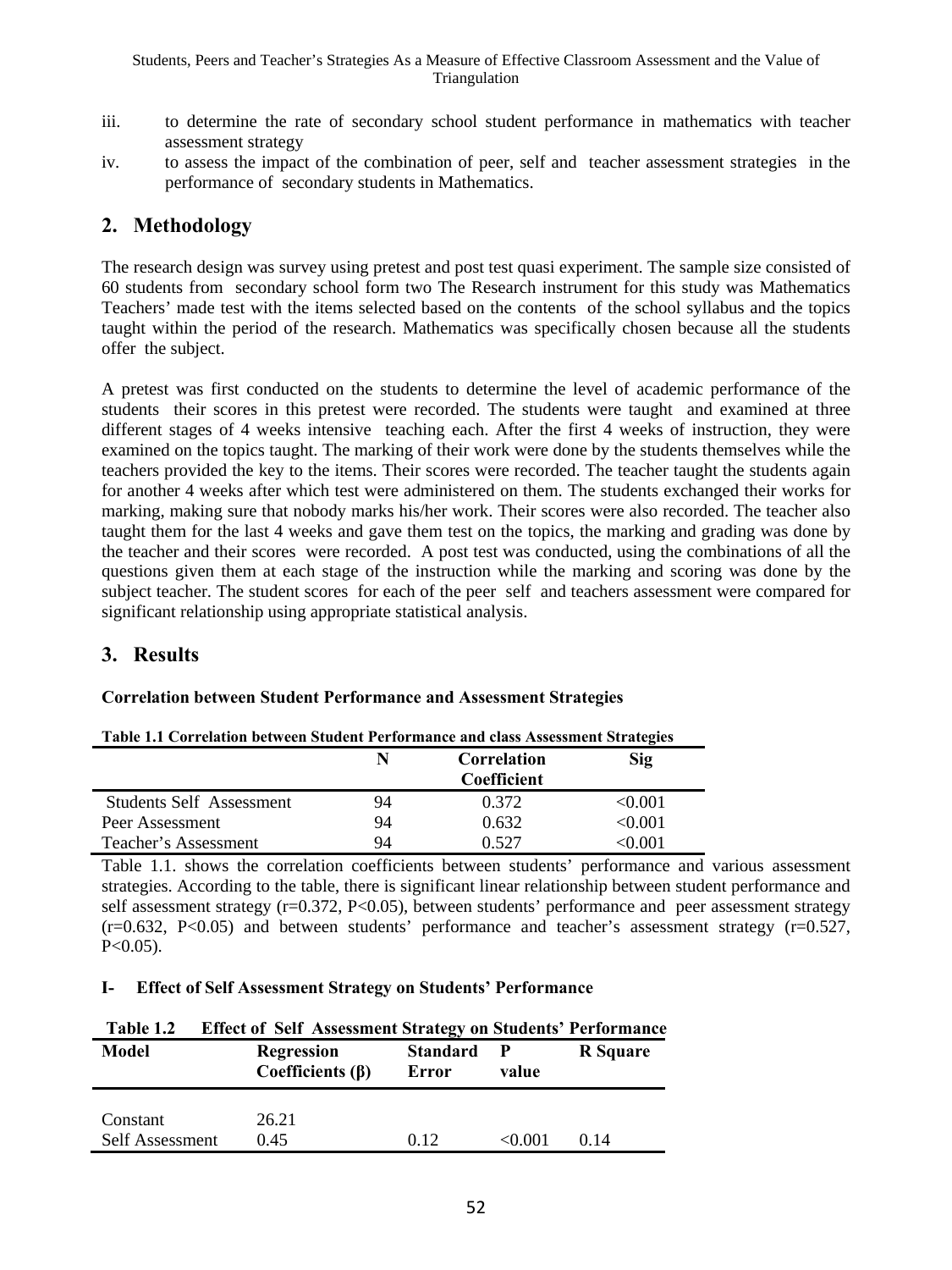Table 1.2 shows the result of regression analysis of the effect of self assessment strategy on students' performance. As shown in the table, self assessment significantly predicts student's performance. The unstandardized regression coefficient indicates that a unit increase in self assessment strategy will lead to an increase in student performance by 0.45, holding all other factors constant. Hence, the R square, which is the coefficient of determination, explains that 14% of the variation in students' performance is accounted for by self assessment exercise.

The effect of self assessment on students' performance is illustrated using scatter plot as shown in figure 1.1. The arrow indicated the regression line of the regression equation showing the effect of relationship between self assessment and students' performance.



Linear Regression with 95.00% Mean Prediction Interval and 95.00% Individual Prediction Interval

**Figure 1.1 Scatter plot of students' performance on self assessment strategy with regression line and 95% confidence interval.**

#### **II Effect of Peer Assessment Strategy on Students' Performance**

| Table 2.        | <b>Peer Assessment Strategy on Students' Performance</b> |       |        |                           |  |  |
|-----------------|----------------------------------------------------------|-------|--------|---------------------------|--|--|
| Model           | <b>Regression</b><br>Coefficients $(\beta)$              | Error |        | Standard P-value R Square |  |  |
| Constant        | 4.84                                                     |       |        |                           |  |  |
| Peer Assessment | 0.57                                                     | 0.07  | <0.001 | 0.40                      |  |  |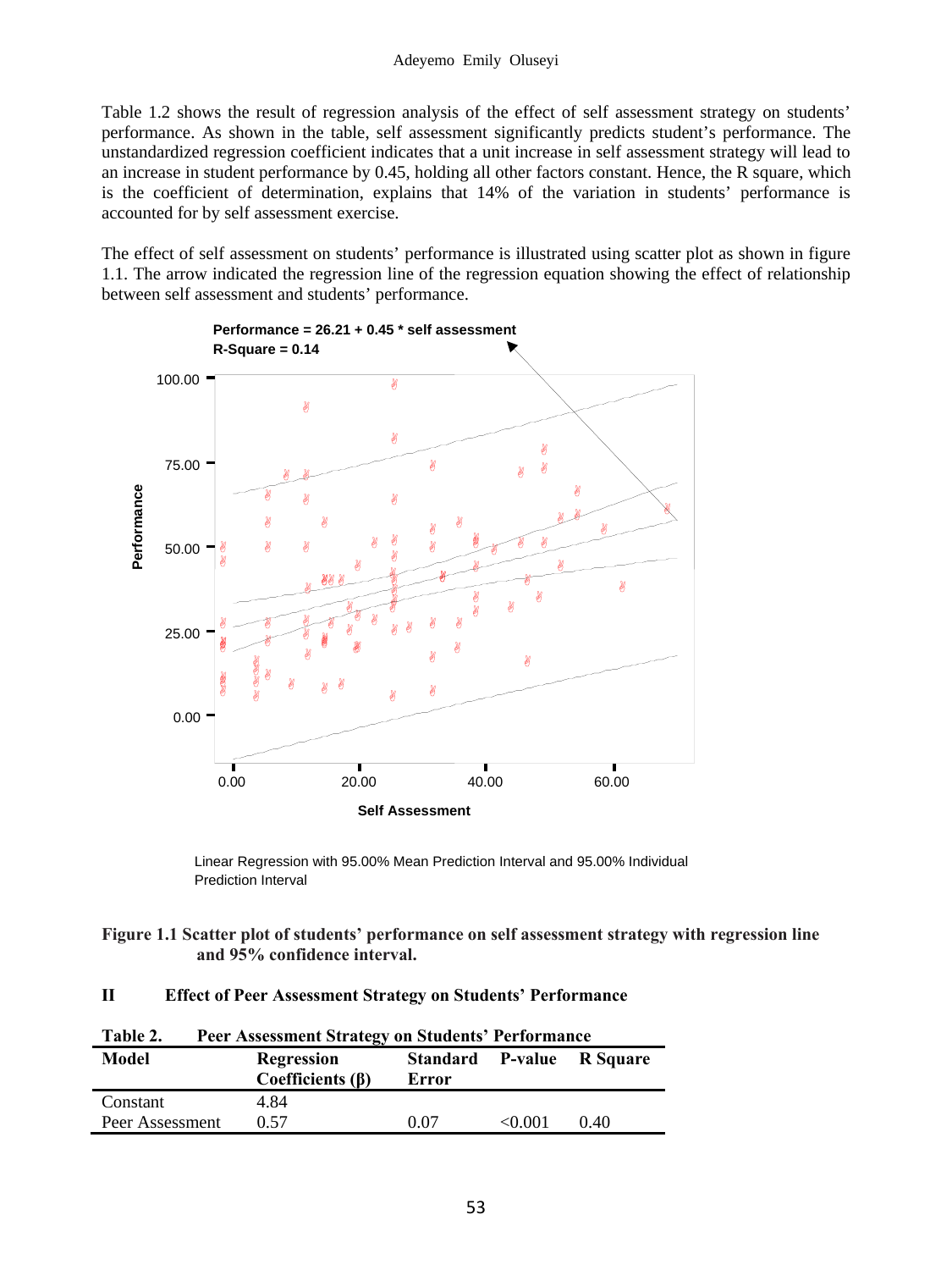Table 2 shows the regression analysis of the effect of peer assessment strategy on students' performance. The result indicates that peer assessment significantly influences student's performance. The unstandardized regression coefficient indicates that a unit increase in peer assessment strategy will lead to an increase in student performance by 0.57, holding all other factors constant. Hence, the R square, which is the coefficient of determination, explains that 40% of the variation in students' performance is accounted for by peer assessment exercise.

The effect of peer assessment on students' performance is illustrated using scatter plot as shown in figure 1.3; the arrow indicated the regression line of the regression equation showing the effect of relationship between peer assessment and students' performance.





Linear Regression with 95.00% Mean Prediction Interval and 95.00% Individual Prediction Interval

#### **Figure 1.2 Scatter plot of students' performance on peer assessment strategy with regression line and 95% confidence interval.**

#### **III Effect of Teacher's Assessment Strategy on Students' Performance**

| Table 3 Teacher's Assessment Strategy on Students' Performance |                                |       |        |                           |  |  |
|----------------------------------------------------------------|--------------------------------|-------|--------|---------------------------|--|--|
| Model                                                          | Regression<br>Coefficients (β) | Error |        | Standard P-value R Square |  |  |
| Constant                                                       | 23.26                          |       |        |                           |  |  |
| Teacher's Assessment                                           | 0.56                           | 0.09  | <0.001 | 0.28                      |  |  |

|  |  | Table 3 Teacher's Assessment Strategy on Students' Performance |
|--|--|----------------------------------------------------------------|
|  |  |                                                                |

As shown in table .3, the regression analysis of the effect of teacher's assessment strategy on students' performance indicates that teacher's assessment significantly predicts student's performance. The unstandardized regression coefficient indicates that a unit increase in teacher's assessment strategy will lead to an increase in student performance by 0.56, holding all other factors constant. Hence, the R square, which is the coefficient of determination, explains that 28% of the variation in students' performance is accounted for by teacher's assessment exercise.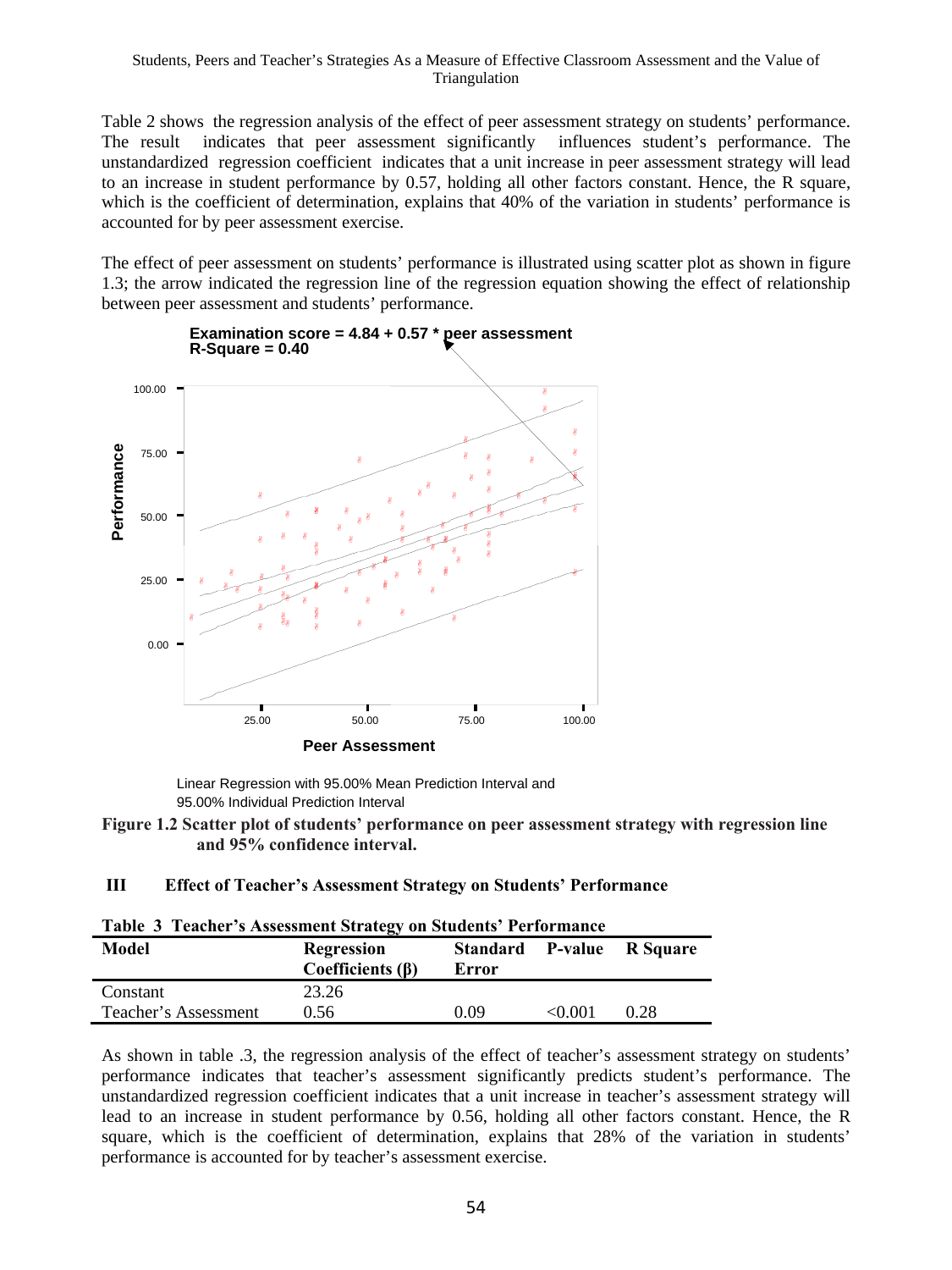The effect of teacher's assessment on students' performance is illustrated using scatter plot as shown in figure 1.3; the arrow indicated the regression line of the regression equation showing the effect of relationship between teacher's assessment and students' performance.





Linear Regression with 95.00% Mean Prediction Interval and 95.00% Individual Prediction Interval

**Figure 1.3 Scatter plot of students' performance on teacher's assessment strategy with regression line and 95% confidence interval.**

#### **IV. Effect of Triangulation Strategy on Students' Performance**

| Table 1 Triangulation Strategy on Stadents Terrormance |                                             |                          |         |                 |  |  |
|--------------------------------------------------------|---------------------------------------------|--------------------------|---------|-----------------|--|--|
| Model                                                  | <b>Regression</b><br>Coefficients $(\beta)$ | <b>Standard</b><br>Error | P-value | <b>R</b> Square |  |  |
| Constant                                               | 1.812                                       |                          |         |                 |  |  |
| Self Assessment                                        | 0.19                                        | 0.098                    | 0.053   | 0.49            |  |  |
| Peer Assessment                                        | 0.28                                        | 0.093                    | 0.003   |                 |  |  |
| Teacher's Assessment                                   | 0.42                                        | 0.079                    | < 0.001 |                 |  |  |

**Table 4 Triangulation Strategy on Students' Performance** 

Table 4 shows the triangulation effect of the three class assessment strategies on students' performance. As shown in the table, when the three class assessment strategies were loaded on linear regression analysis with enter method the self assessment fails to influence students' performance significantly  $(P>0.05)$ , while peer  $(P<0.05)$  and teacher's assessment  $(P<0.05)$  significantly influenced students' performance. The unstandardized regression coefficients also indicate the level of effect of each class assessment strategy on performance of student in secondary school. Hence combinations of peer and teacher's assessment strategies are the best, for improving students' performance. The coefficient of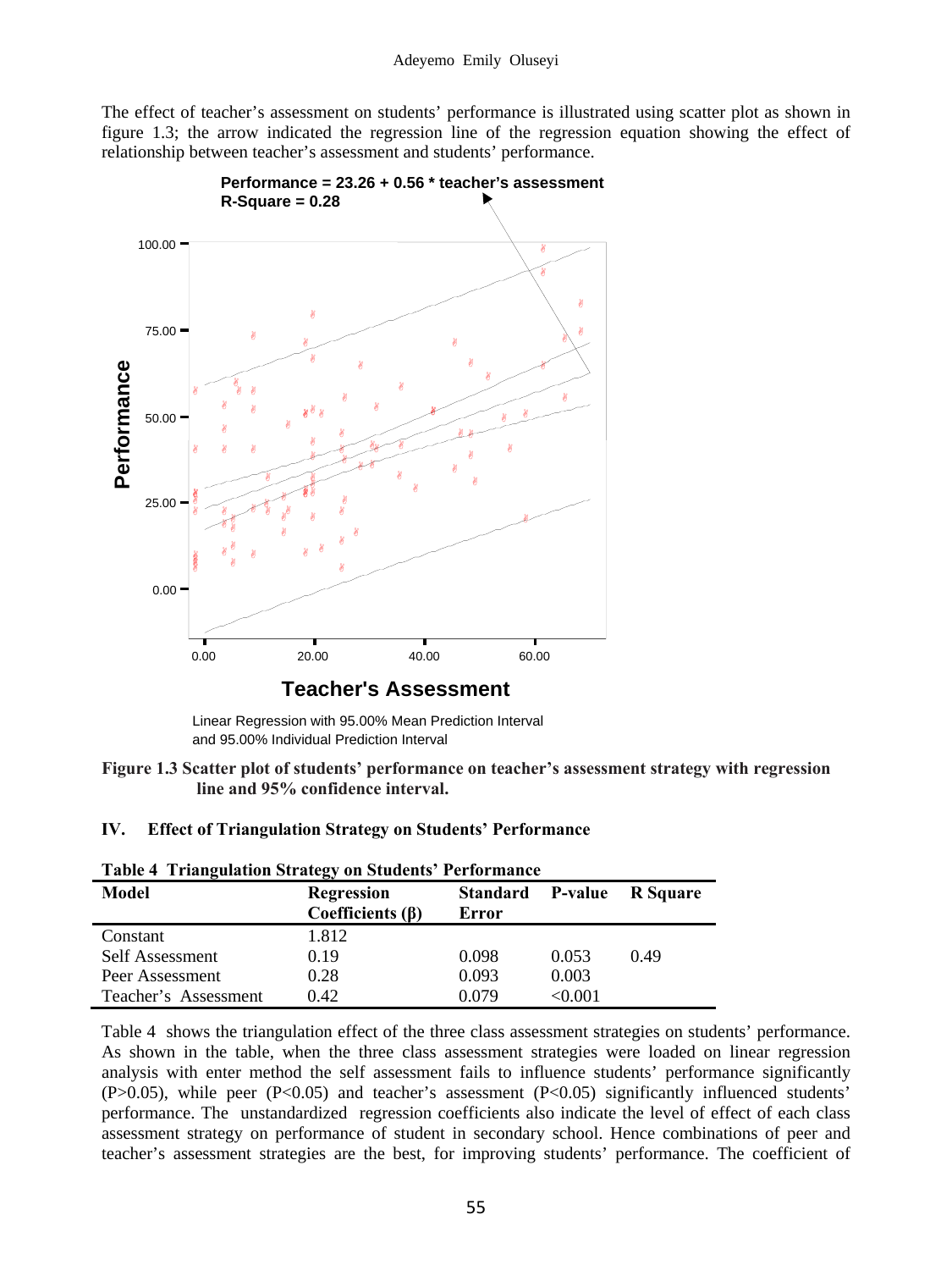determination (R square) indicates that 49 percent of the variation in student performance is explained by the three class assessment strategies.

## **4. Discussion**

The significant linear relationship between students performance and the three assessment strategies was an indication that the three methods are viable strategies for assessing students performance. This validated the work of Berk (2005). On the regression equation, self assessment contributed minimally and the correlation coefficient was weak. The standard error  $(0.12)$  was the highest among the three methods. The weak correlation could be bias caused by students in scoring themselves against the scoring rubies provided. This is an indication of weakness in using only student- self assessment strategy. Single theory, single investigation, single standard or single unit of analysis of studies often suffer from intrinsic deficiencies; among which is the lack of different data set that would enable researcher draw comparison (Hesse-Biber and Leavy (2006), Hilton (2003).

Peer assessment strategy significantly influences students performance. 40% of the variation of students performance was accounted for by peer assessment strategies. The regression coefficient indicated that a unit increase in peer assessment strategy resulted to 57% increase in students performance. However, the average standard error was higher than teachers' assessment strategy. This indicated that peer assessment strategy was not totally free from bias, even though lesser than of students assessment strategy.

Teachers' assessment correlates significantly with the students performance. It has an average of standard error or 0.79. This implied that teacher assessment was not totally free from bias which could arise from lack of objectivity in scoring and any other intrinsic deficiencies. The triangulation effect of the three assessment strategies on students performance revealed that both peer and teachers' assessment strategies contributed highly to student performance with P<0.05. The coefficient of determination (R-square) for the triangulation was the highest of all the strategies. This implied that the combination of the three strategies significantly influenced students performance. The combination of these three approaches will make for errors in either one; since findings could be corroborated and any weakness could be compensated for by the strength of other strategy. This findings supported Salsali (2005) that several observations of phenomena are better than only one and will likely yield a more accurate, valid and reliable measure than when such observation rest solely on the use of a method or source.

# **5. Conclusion**

There is need therefore for the use of the three assessment strategies to assess students performance. It will be a relief for teachers handling large classes to effectively assess the students. In situations where bias is needed to be brought to the barest minimal, two of these strategies (peer and teachers' assessment) is recommended for use in Nigerian secondary schools where there are large classes.

# **References**

- Berk R.A. 2005 Survey of 12 Strategies, to Measure Teaching Effectiveness. *International Journal of Teaching and Learning in Higher Education* Volume 17, Number 1.
- Brown G.T.L (2004) Teachers' Conceptions of Assessment. Implication for Policy and Professional Development. Assessment in Education Vol. II Number 3.
- Hesse Biber S.N & Leavy P (2006) Emergent Methods in Social Researcher. Thousand Oaks Sage Publication.
- Hilton A (2003) should Qualitative and Quantitative Studies be Triangulated? International Society of Nurses Available http://www.isnce.org/news/triangle.htm.